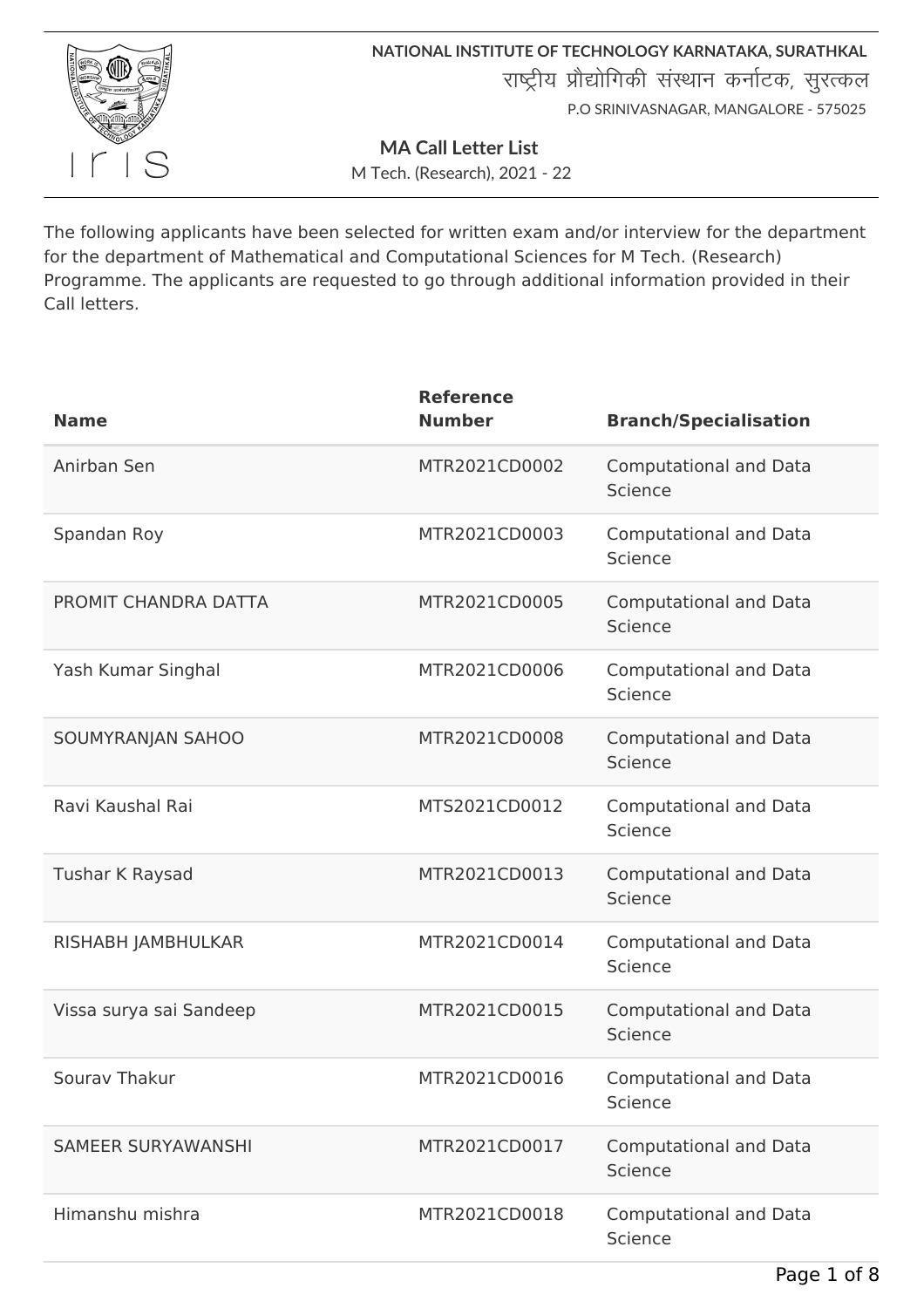

राष्ट्रीय प्रौद्योगिकी संस्थान कर्नाटक, सुरत्कल

P.O SRINIVASNAGAR, MANGALORE - 575025

## **MA Call Letter List**

| Abhijeet Balasaheb Deshmukh<br><b>Name</b> | RIE Percentace 00020<br><b>Number</b> | <b>Computational and Data</b><br><b>Branch/Specialisation</b> |
|--------------------------------------------|---------------------------------------|---------------------------------------------------------------|
| Palani Vigneshwar                          | MTR2021CD0021                         | <b>Computational and Data</b><br>Science                      |
| Harshit Gupta                              | MTR2021CD0023                         | <b>Computational and Data</b><br>Science                      |
| Nitin Pandey                               | MTR2021CD0024                         | <b>Computational and Data</b><br>Science                      |
| Vaishali Dhyani                            | MTR2021CD0025                         | <b>Computational and Data</b><br>Science                      |
| HARSHAL SHRIDHAR KALLURKAR                 | MTR2021CD0027                         | <b>Computational and Data</b><br>Science                      |
| NITIN KUMAR CHOUDHARY                      | MTR2021CD0028                         | <b>Computational and Data</b><br>Science                      |
| Ayan Ghosh                                 | MTR2021CD0029                         | <b>Computational and Data</b><br>Science                      |
| <b>JADHAV MAULI PRAKASH</b>                | MTR2021CD0030                         | <b>Computational and Data</b><br>Science                      |
| PATIL AKASH SATISH                         | MTR2021CD0031                         | <b>Computational and Data</b><br>Science                      |
| Dikshit manojbhai pragada                  | MTR2021CD0033                         | <b>Computational and Data</b><br>Science                      |
| <b>TADEM SAI PAVAN</b>                     | MTR2021CD0034                         | <b>Computational and Data</b><br>Science                      |
| <b>MUSHIR UL HAQ</b>                       | MTR2021CD0036                         | <b>Computational and Data</b><br>Science                      |
| Swaraj Anil Khatal                         | MTR2021CD0038                         | <b>Computational and Data</b><br>Science                      |
| <b>JOYDEB SAHA</b>                         | MTR2021CD0039                         | <b>Computational and Data</b><br>Science                      |
| <b>ABHISHEK TIWARI</b>                     | MTR2021CD0040                         | <b>Computational and Data</b>                                 |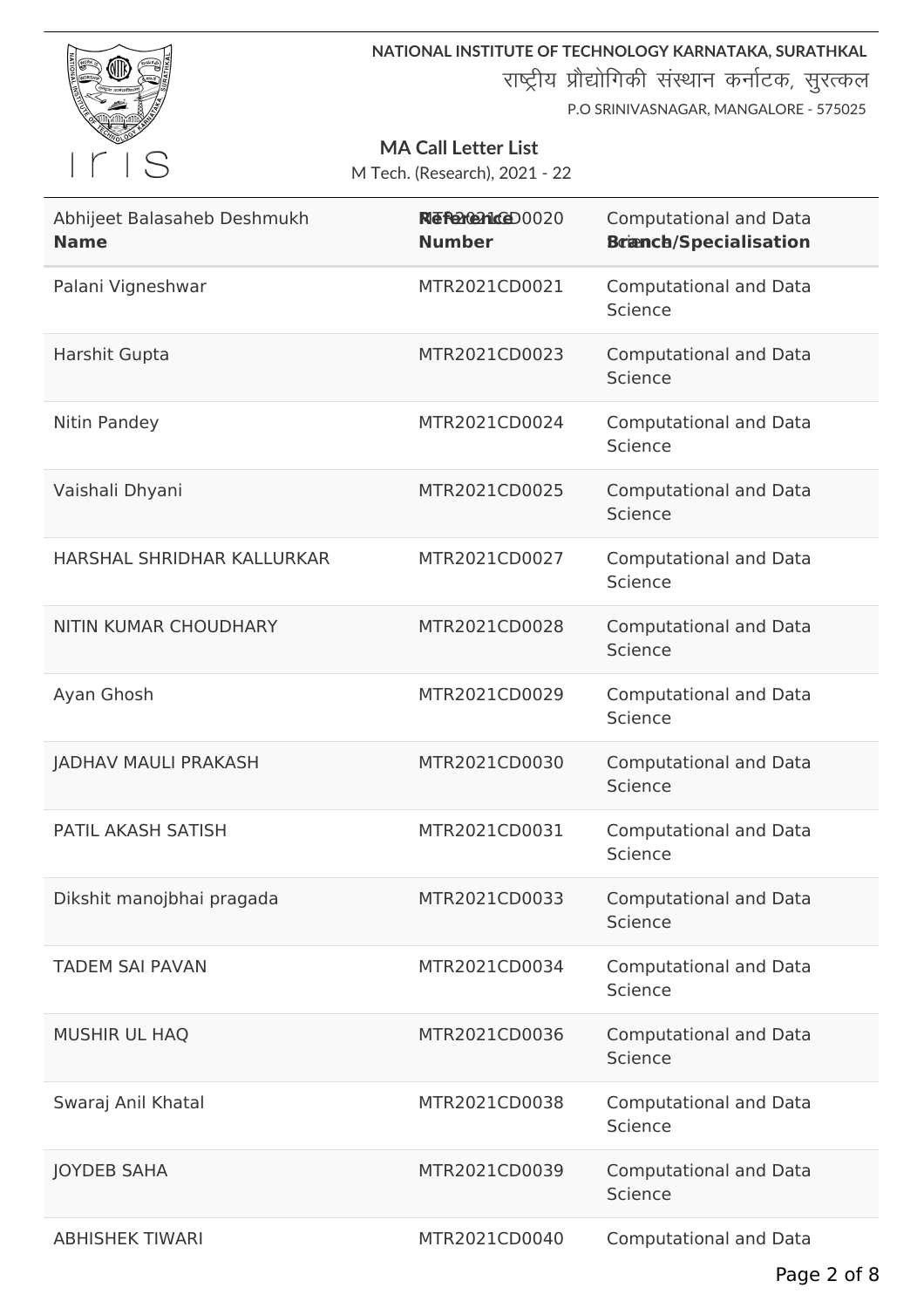

राष्ट्रीय प्रौद्योगिकी संस्थान कर्नाटक, सुरत्कल

P.O SRINIVASNAGAR, MANGALORE - 575025

## **MA Call Letter List**

|                              | <b>Reference</b>        | Science                                                |
|------------------------------|-------------------------|--------------------------------------------------------|
| <b>Name</b><br>Ajinkya Dhage | Number<br>MTR2021CD0041 | <b>Branch/Specialisation</b><br>Computational and Data |
|                              |                         | Science                                                |
| Anurag Dhyani                | MTR2021CD0042           | <b>Computational and Data</b><br>Science               |
| Shubham Anant Thok           | MTR2021CD0044           | <b>Computational and Data</b><br>Science               |
| THUMPATI BHANU PRAKASH       | MTR2021CD0045           | <b>Computational and Data</b><br>Science               |
| <b>RAHUL KUMAR GUPTA</b>     | MTR2021CD0046           | <b>Computational and Data</b><br>Science               |
| <b>ABHISHEK SONI</b>         | MTR2021CD0047           | <b>Computational and Data</b><br>Science               |
| Soham Das                    | MTR2021CD0048           | <b>Computational and Data</b><br>Science               |
| SHENDKAR VISHAL SUBHASH      | MTR2021CD0049           | <b>Computational and Data</b><br>Science               |
| Meshram Saurabh Narendra     | MTR2021CD0050           | <b>Computational and Data</b><br>Science               |
| Khatal Swaraj Anil           | MTR2021CD0051           | <b>Computational and Data</b><br>Science               |
| PANKAJ KUMAR                 | MTR2021CD0052           | <b>Computational and Data</b><br>Science               |
| <b>DEVANG MISHRA</b>         | MTR2021CD0053           | <b>Computational and Data</b><br>Science               |
| Kumar Mangalam               | MTR2021CD0054           | <b>Computational and Data</b><br>Science               |
| Disha singh Chauhan          | MTR2021CD0056           | <b>Computational and Data</b><br>Science               |
| Shazeb L                     | MTR2021CD0057           | <b>Computational and Data</b><br>Science               |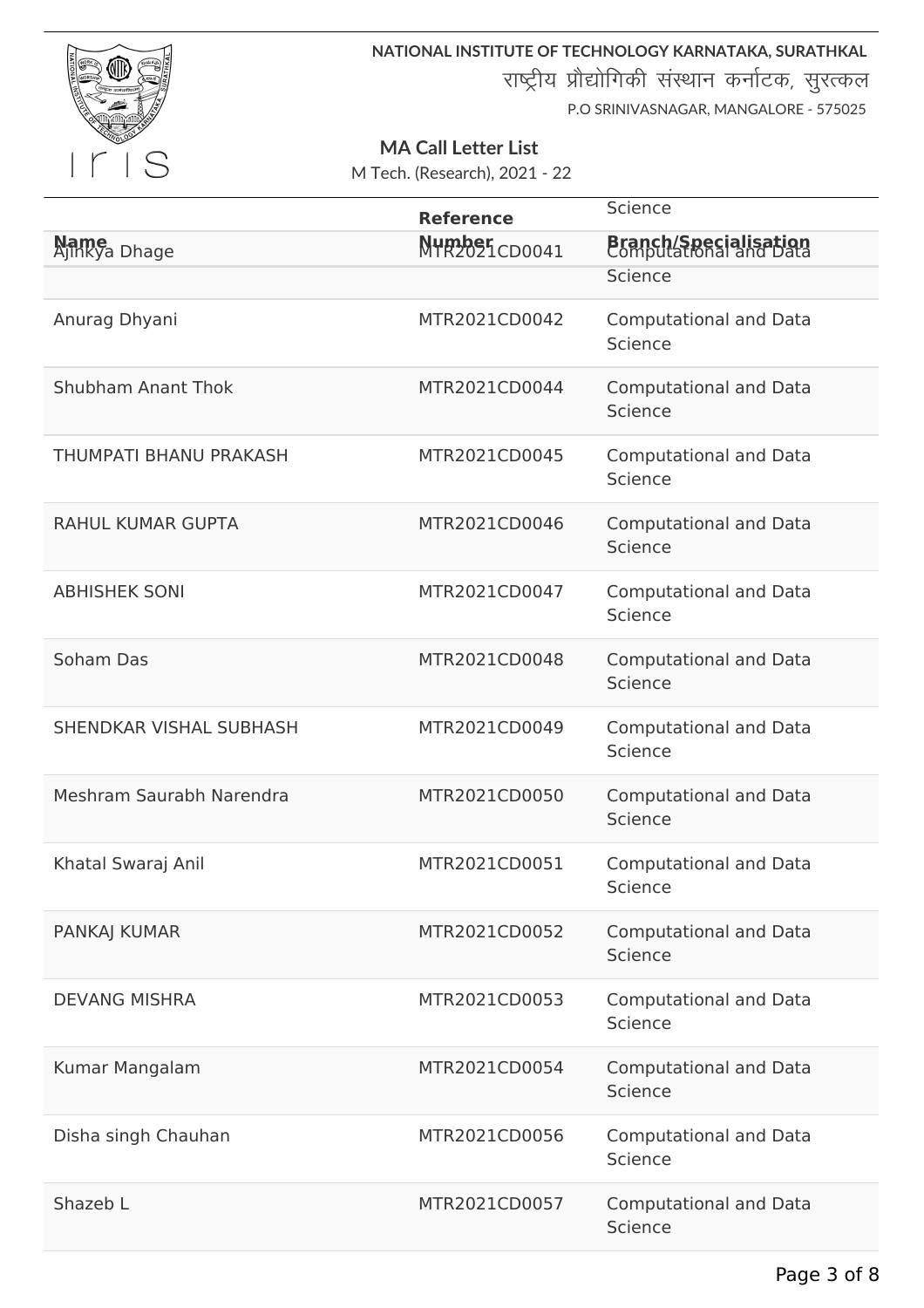

राष्ट्रीय प्रौद्योगिकी संस्थान कर्नाटक, सुरत्कल

P.O SRINIVASNAGAR, MANGALORE - 575025

# **MA Call Letter List**

| <b>VINEET JAIN</b>                           | MTR2021CD0058 | <b>Computational and Data</b>            |
|----------------------------------------------|---------------|------------------------------------------|
| <b>Name</b>                                  | <b>Number</b> | Science<br>Branch/Specialisation         |
| Divya Singh                                  | MTR2021CD0060 | <b>Computational and Data</b><br>Science |
| RACHALWAR VAIBHAV ARUN                       | MTR2021CD0061 | <b>Computational and Data</b><br>Science |
| HADULE SHRIRANG BALAJI                       | MTR2021CD0062 | <b>Computational and Data</b><br>Science |
| RACHALWAR VAIBHAV ARUN                       | MTR2021CD0063 | <b>Computational and Data</b><br>Science |
| SAVANIYA KAUSHIKKUMAR<br><b>PARSOTAMBHAI</b> | MTR2021CD0064 | <b>Computational and Data</b><br>Science |
| Kadam Tejal Shivaji                          | MTR2021CD0065 | <b>Computational and Data</b><br>Science |
| AMAN SUDHAKAR MURKAR                         | MTR2021CD0067 | <b>Computational and Data</b><br>Science |
| <b>Swastik Mohanty</b>                       | MTR2021CD0068 | <b>Computational and Data</b><br>Science |
| Butte swapnil narayan                        | MTR2021CD0069 | <b>Computational and Data</b><br>Science |
| Gurav Prajyot Mahadev                        | MTR2021CD0070 | <b>Computational and Data</b><br>Science |
| Aryan Saini                                  | MTR2021CD0071 | <b>Computational and Data</b><br>Science |
| <b>MITESH KUMAR</b>                          | MTR2021CD0073 | <b>Computational and Data</b><br>Science |
| Aditya Chauhan                               | MTR2021CD0075 | <b>Computational and Data</b><br>Science |
| Aravind A Anil                               | MTR2021CD0076 | <b>Computational and Data</b><br>Science |
| ANTANI JIGAR HARSHVADAN                      | MTR2021CD0077 | <b>Computational and Data</b>            |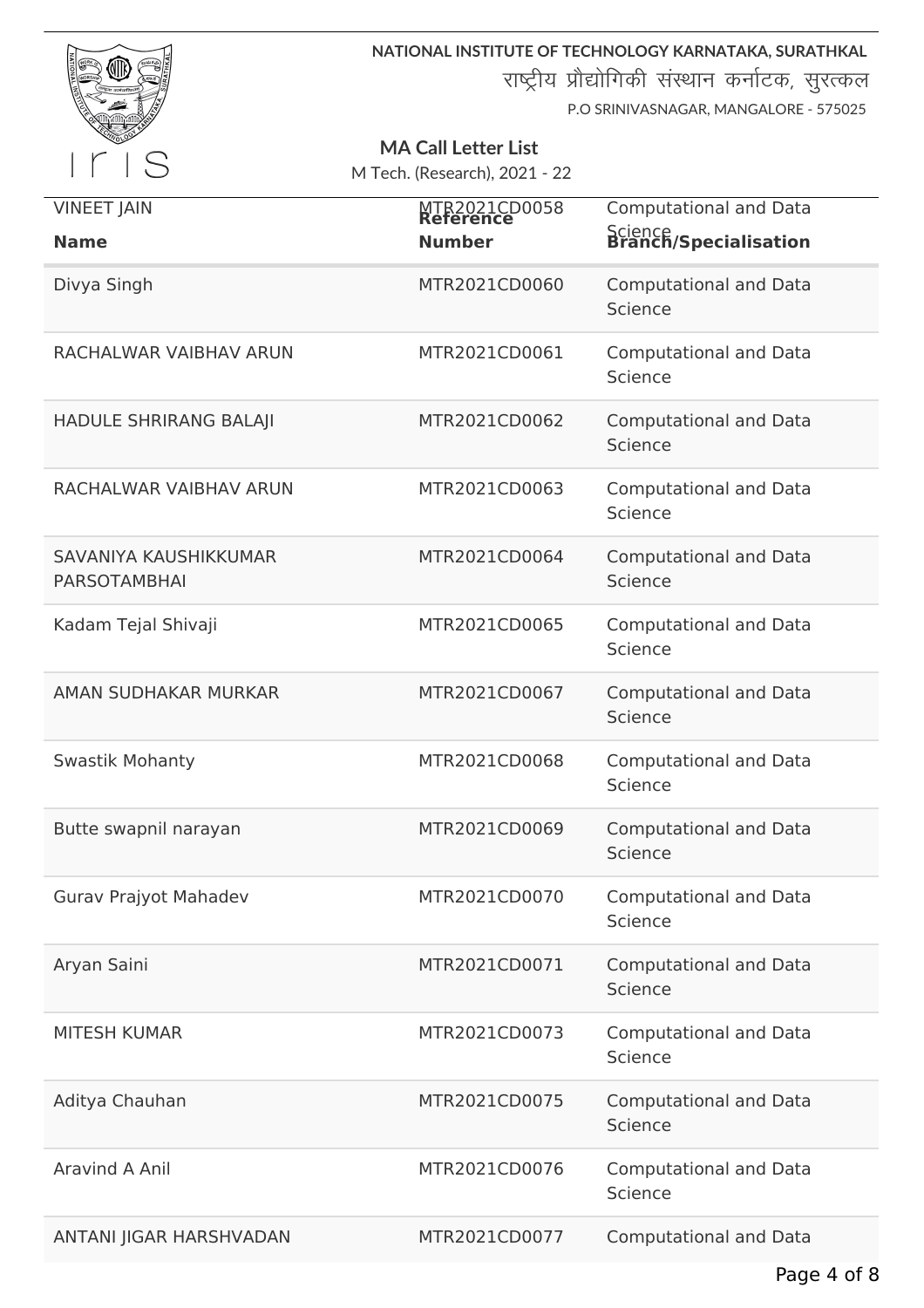

राष्ट्रीय प्रौद्योगिकी संस्थान कर्नाटक, सुरत्कल

P.O SRINIVASNAGAR, MANGALORE - 575025

# **MA Call Letter List**

|                              | <b>Reference</b>       | Science                                       |
|------------------------------|------------------------|-----------------------------------------------|
| <b>NARRA GOPI</b>            | <b>NUR202</b> 1 CD0078 | Beamch <sub>/Sipecialisabion</sub><br>Science |
|                              |                        |                                               |
| Kartikeya Saraswat           | MTR2021CD0079          | <b>Computational and Data</b><br>Science      |
| <b>Sumeet Dhakad</b>         | MTR2021CD0080          | <b>Computational and Data</b><br>Science      |
| Pranjal Agarwal              | MTR2021CD0082          | <b>Computational and Data</b><br>Science      |
| vasireddy poojitha           | MTR2021CD0083          | <b>Computational and Data</b><br>Science      |
| MADDULA SAI SUNAMDHA HARINHI | MTR2021CD0084          | <b>Computational and Data</b><br>Science      |
| <b>ANSHUL LAWANKAR</b>       | MTR2021CD0085          | <b>Computational and Data</b><br>Science      |
| Peeyush Singh                | MTR2021CD0086          | <b>Computational and Data</b><br>Science      |
| Chinmay Chandrakant Mulye    | MTR2021CD0087          | <b>Computational and Data</b><br>Science      |
| <b>RISHABH SISODIYA</b>      | MTR2021CD0088          | <b>Computational and Data</b><br>Science      |
| <b>JOSHI TEJAS TUKARAM</b>   | MTR2021CD0089          | <b>Computational and Data</b><br>Science      |
| <b>SUMIT BAJAJ</b>           | MTR2021CD0091          | <b>Computational and Data</b><br>Science      |
| <b>SHRUTI CHAUHAN</b>        | MTR2021CD0092          | <b>Computational and Data</b><br>Science      |
| Prakhar Saxena               | MTR2021CD0093          | <b>Computational and Data</b><br>Science      |
| CHEVALA VENKATA SAI NIKHITHA | MTR2021CD0094          | <b>Computational and Data</b><br>Science      |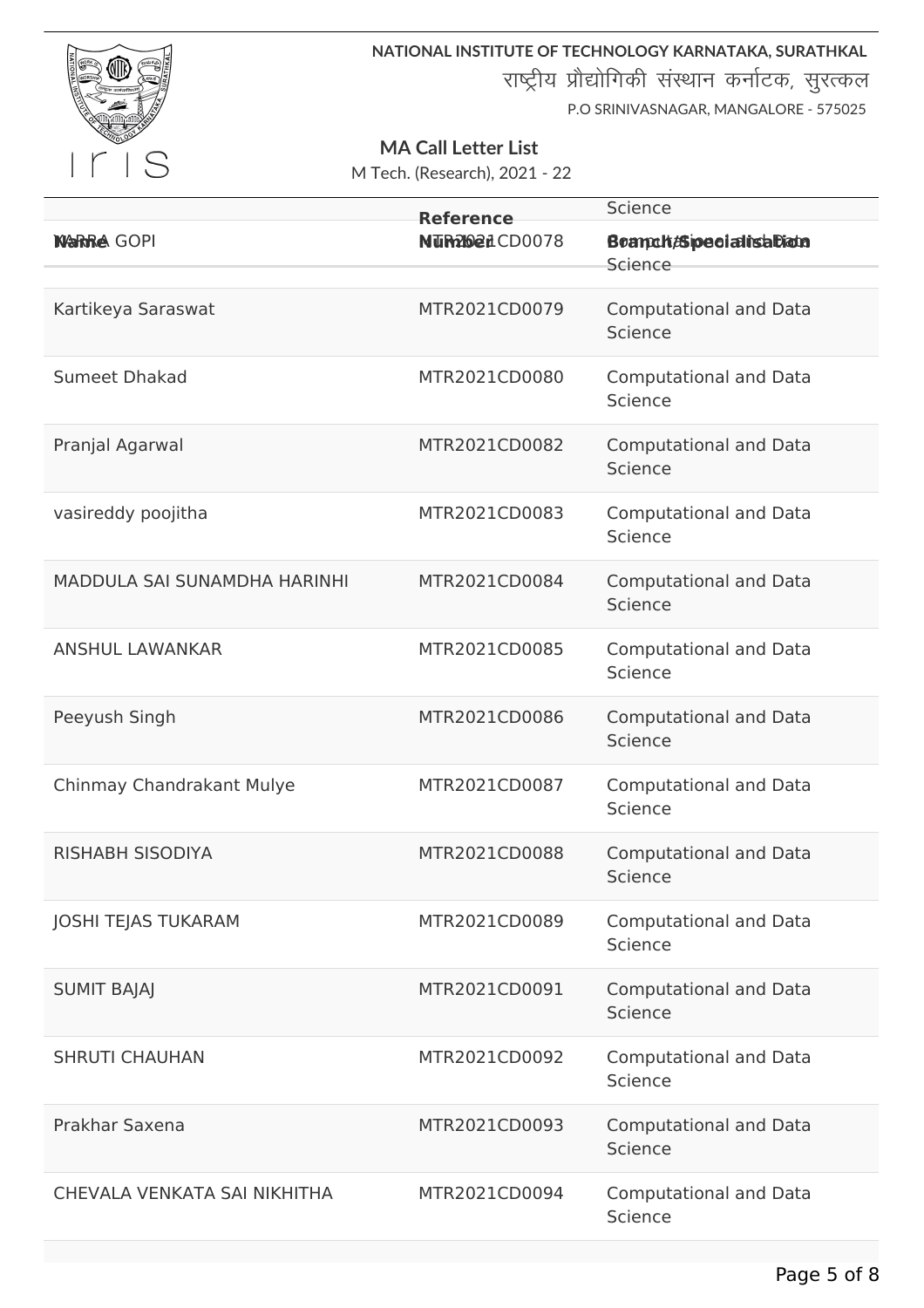

राष्ट्रीय प्रौद्योगिकी संस्थान कर्नाटक, सुरत्कल

P.O SRINIVASNAGAR, MANGALORE - 575025

# **MA Call Letter List**

| Madhur Agrawal<br><b>Name</b> | MTR2021CD0095<br><b>Number</b> | <b>Computational and Data</b><br>Science<br>Branch/Specialisation |
|-------------------------------|--------------------------------|-------------------------------------------------------------------|
| YADMA SUMANTH                 | MTR2021CD0096                  | <b>Computational and Data</b><br>Science                          |
| Patil Girish Vijay            | MTR2021CD0097                  | <b>Computational and Data</b><br>Science                          |
| Rupesh Kumar Nirala           | MTR2021CD0098                  | <b>Computational and Data</b><br>Science                          |
| <b>SAURAV S SANKHE</b>        | MTR2021CD0099                  | <b>Computational and Data</b><br>Science                          |
| Akash singh                   | MTS2021CD0100                  | <b>Computational and Data</b><br>Science                          |
| PRATEEK KUMAR AGRAWAL         | MTR2021CD0102                  | <b>Computational and Data</b><br>Science                          |
| Kharabe Vishal Digambarrao    | MTR2021CD0103                  | <b>Computational and Data</b><br>Science                          |
| Antaroop Ghosh                | MTR2021CD0104                  | <b>Computational and Data</b><br>Science                          |
| Ashish Sanjay Kurane          | MTR2021CD0105                  | <b>Computational and Data</b><br>Science                          |
| <b>BRIJESH KUMAR</b>          | MTR2021CD0106                  | <b>Computational and Data</b><br>Science                          |
| <b>SOUGATA MUKHERJEE</b>      | MTR2021CD0107                  | <b>Computational and Data</b><br>Science                          |
| DEEPAK RAJ R                  | MTR2021CD0108                  | <b>Computational and Data</b><br>Science                          |
| Navneet Gupta                 | MTR2021CD0109                  | <b>Computational and Data</b><br>Science                          |
| Ameya Jagdishbhai Vyas        | MTR2021CD0111                  | <b>Computational and Data</b><br>Science                          |
| Sandipan Dey                  | MTR2021CD0112                  | <b>Computational and Data</b><br>Science                          |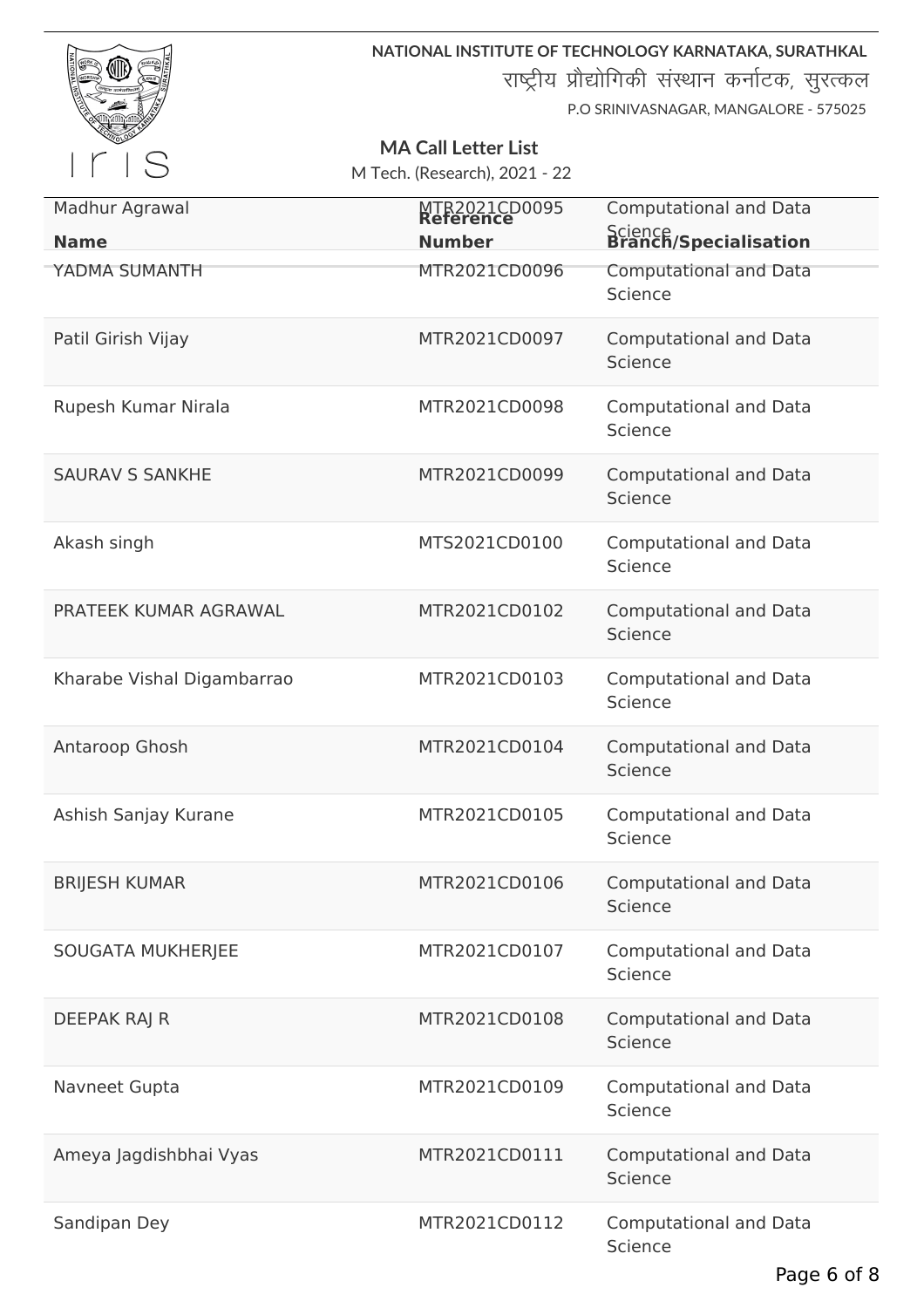

राष्ट्रीय प्रौद्योगिकी संस्थान कर्नाटक, सुरत्कल

P.O SRINIVASNAGAR, MANGALORE - 575025

### **MA Call Letter List**

| <b>NAYANITA SAHA</b><br><b>Name</b> | Reference 0113<br>Number | <b>Computational and Data</b><br><b>Branch/Specialisation</b> |
|-------------------------------------|--------------------------|---------------------------------------------------------------|
| <b>GAURAV SINGH PATEL</b>           | MTR2021CD0114            | <b>Computational and Data</b><br>Science                      |
| Deepanshu Malik                     | MTR2021CD0115            | <b>Computational and Data</b><br>Science                      |
| Golla Vijay Kumar                   | MTR2021CD0116            | <b>Computational and Data</b><br>Science                      |
| <b>SIDDESH CHINCHOLI</b>            | MTR2021CD0117            | <b>Computational and Data</b><br>Science                      |
| ANGALAKUDITI HINDU                  | MTR2021CD0118            | <b>Computational and Data</b><br>Science                      |
| Sujaan Dubey                        | MTR2021CD0120            | <b>Computational and Data</b><br>Science                      |
| <b>SAHLAT</b>                       | MTR2021CD0121            | <b>Computational and Data</b><br>Science                      |
| Pratik Vasant Mundada               | MTR2021CD0122            | <b>Computational and Data</b><br>Science                      |
| <b>VELUDANDI HARSHITHA</b>          | MTR2021CD0124            | <b>Computational and Data</b><br>Science                      |
| Jui Vijay Morey                     | MTR2021CD0125            | <b>Computational and Data</b><br>Science                      |
| <b>GARAD AKHILESH JAGANNATH</b>     | MTR2021CD0126            | <b>Computational and Data</b><br>Science                      |
| Kendhe Pratik Ashokrao              | MTR2021CD0127            | <b>Computational and Data</b><br>Science                      |
| <b>RAHUL DUBEY</b>                  | MTR2021CD0128            | <b>Computational and Data</b><br>Science                      |
| YASH RAMESHKUMAR DAGA               | MTR2021CD0131            | <b>Computational and Data</b><br>Science                      |